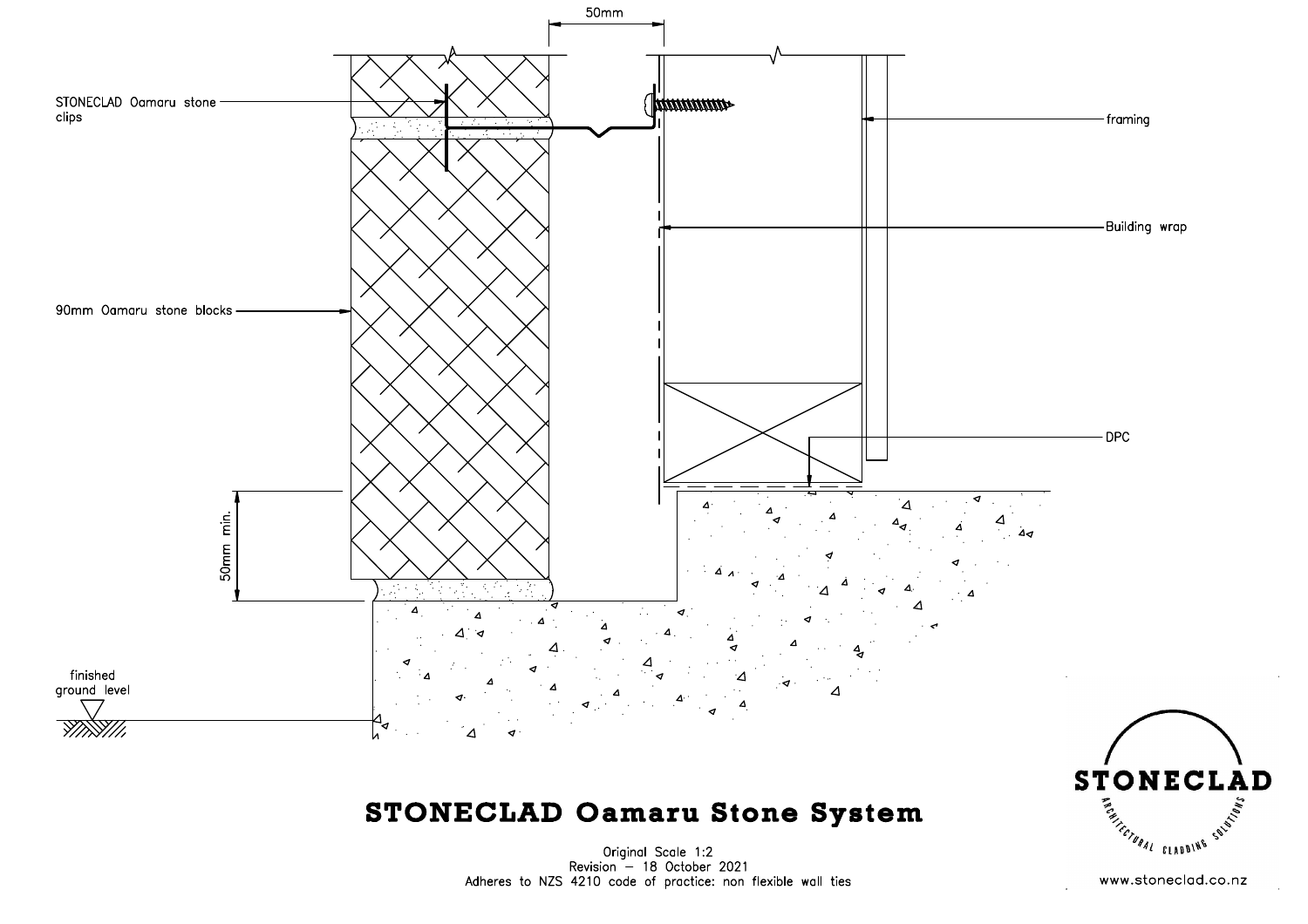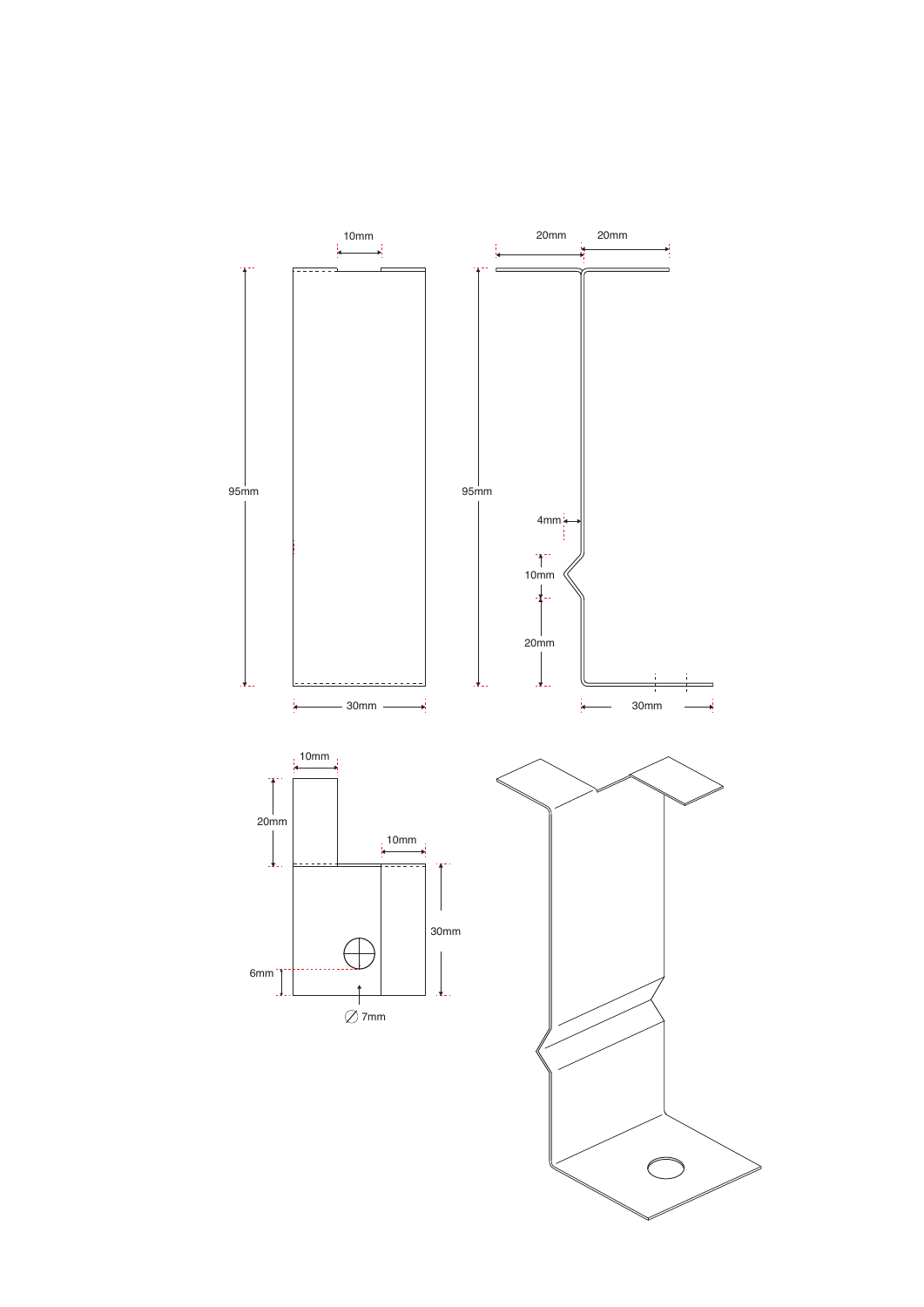Placement for 95mm Wet Cavity Stone Clips.